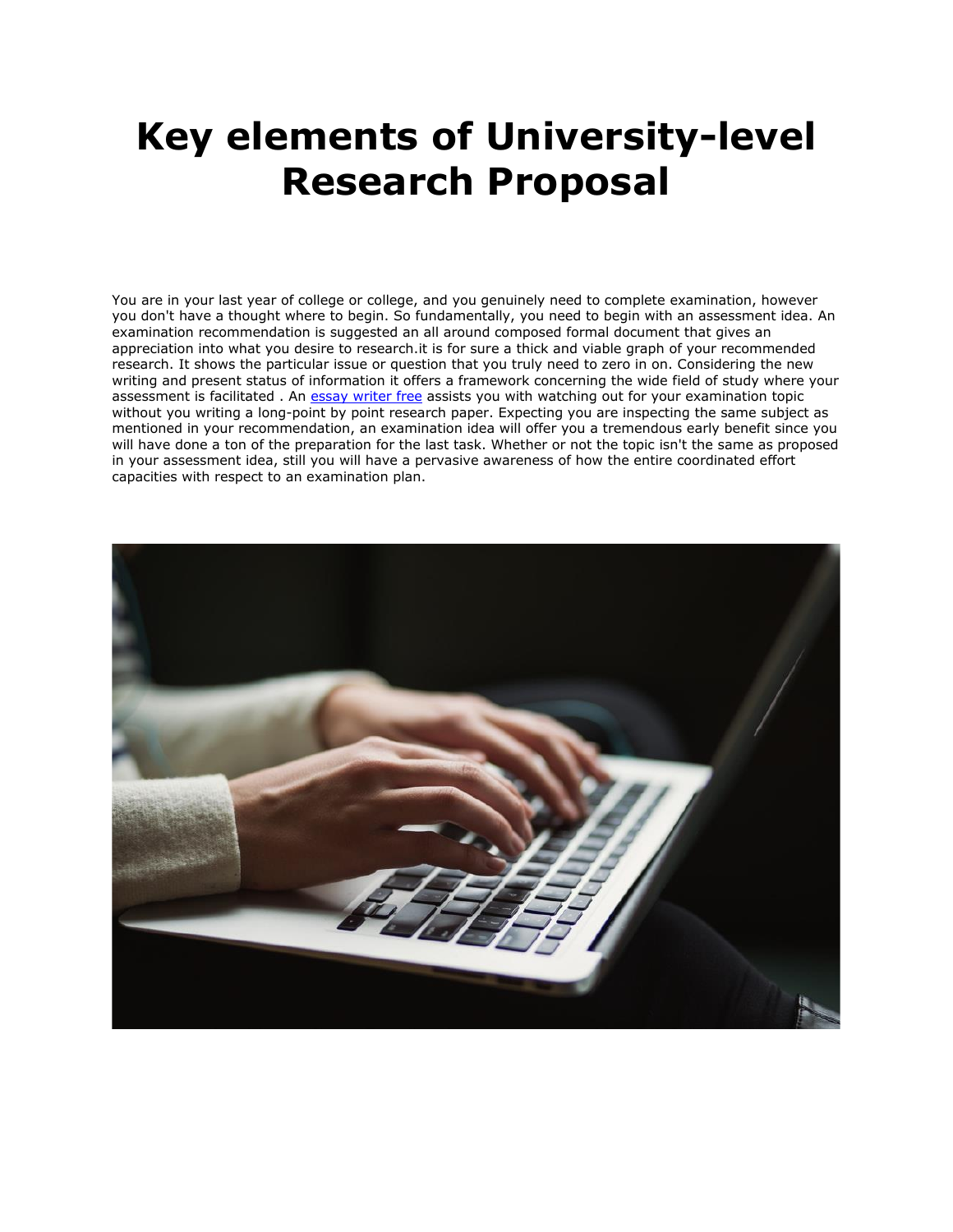The foremost basic factor about the examination idea is the key elements that should be remembered for your assessment recommendation. You should be comfortable with the seven key elements that should be joined to develop a decent assessment idea. It will assist with giving a total appreciation into your assessment project. At the young person, I was in like way inappropriate to [write my essay online](https://www.collegeessay.org/) or research idea broadly. In any case, every one of the key elements have been examined at this point in the going with regions that will help in empowering a decent assessment recommendation.

The paying little heed to anything more element of your assessment idea is to impart the title. A certain and diminished title will give the information concerning what's the arrangement with your assessment. It will help in understanding the degree and the study region of the assessment that you will organize.

The subsequent element is the show. The show is a short establishment about the information related with your review area. It outfits the peruser with a comprehension of how your examination is related with the other assessment. The writer should meld information that will accumulate the peruser's interest.it ought to impart the issues that became the motivation to complete the assessment. Besides, the creator should join most related information that will assist with arriving at the particular gathering. An essay writing service [free](https://essayhours.com/) would recommend, presentations are the most analyzed pieces of your paper.

The third element is the issue statement. As the name shows It remembers the issues or issues that could exist for the past writing and that prompts lead further assessment. The peruser truly should can without an entirely momentous stretch find and see the issue sensible. A persuading issue statement could clearly respond to the solicitation "what was the issue that incited direct this examination?". Some of the formats desire to set the issue statement into the show while for the most part in the event of speculation or clever idea there should be an other heading imparting "Issue statement" under which the entire situation is investigated.

Another basic element is to impart the legitimization behind the study or the meaning of the review. It should give a reasonable and brief overview of the review's overall objective. This piece of the assessment idea likewise consolidates the reasoning or interest of your review. It is sometimes mentioned to give a substitute district to the study inspiration and significance.it ought to be plainly imparted so the peruser should not find any challenging to remember it. For example, you can start with words like" the legitimization behind the review is or the meaning of the study is" so it will be obvious to the perusers. For best outcomes, you can find [custom essay writing service](https://www.essaywritingservice.college/)

The going with key element to remember for your assessment recommendation is the writing review.it everything considered portrays the outcomes got from other determinedly related examination. Additionally, it gives the framework of the assessments that are now drove in the same field of a study finding the meaning of the study.it features the issues related with the examination that is perceived at this point by different writers. It shows how the creator is particularly aware of the new developments in the same field of study. It should be short and direct. References are equipped nearby each study.

Research question or theory is one more basic and fundamental element of the assessment idea. In an assessment question, the relationship between something like two factors is introduced as a solicitation. Anyway the hypothesis is a statement that gives the relationship between something like two factors. Various factors of the examination like the avocation for the study, methodology, and the guideline vested party are considered while choosing to convey a speculation or an assessment question. Notwithstanding,